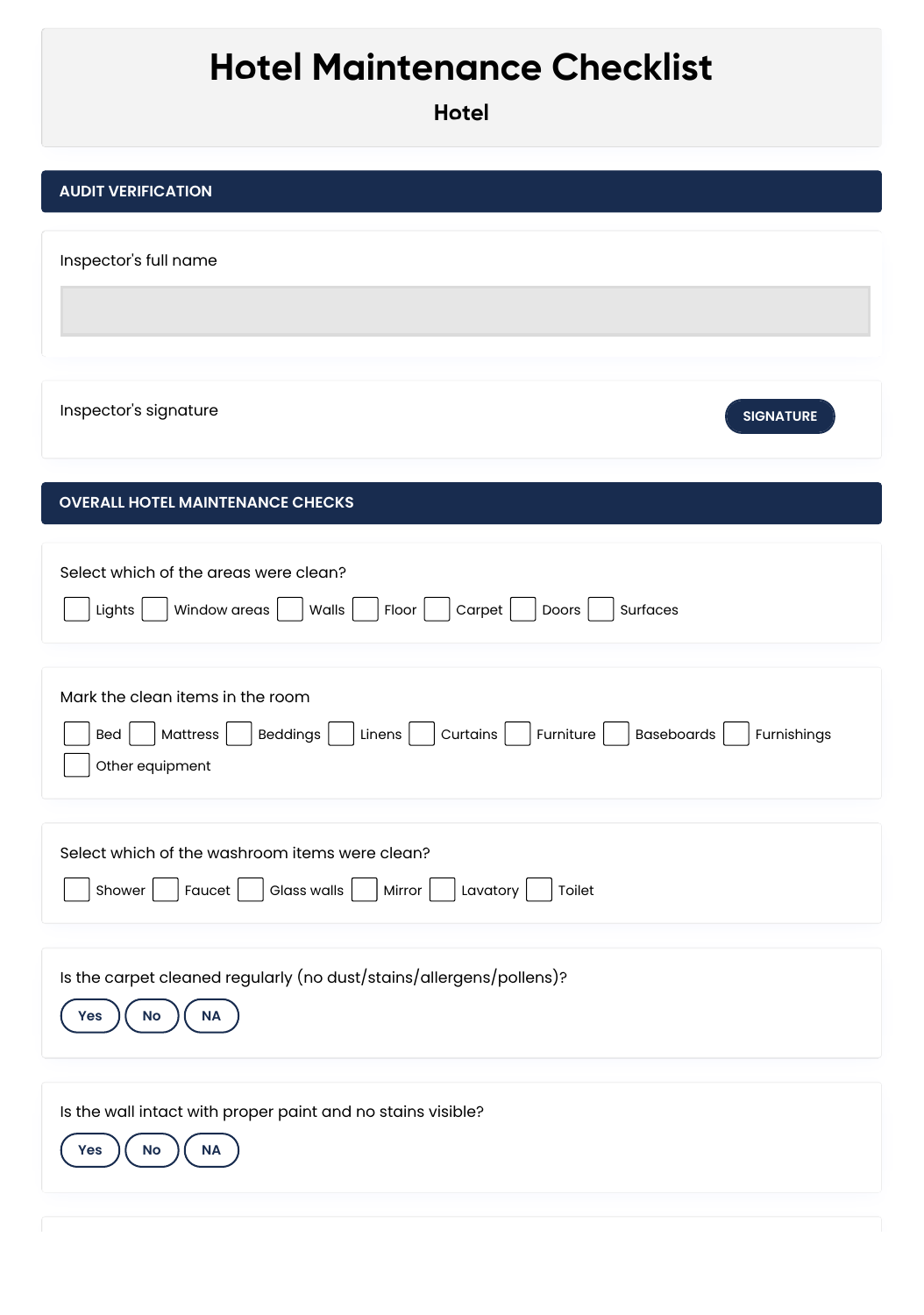| Are the joints of bath tubs, showers, windows etc. crack free?<br><b>No</b><br>Yes<br>$\sf NA$                                                                          |
|-------------------------------------------------------------------------------------------------------------------------------------------------------------------------|
| Select which of the methods are used for deep cleaning?<br>Wet sandblasting<br>Soda blasting<br>Cleaning copper trim<br>Removal of spider webs                          |
| Is the swimming pool cleaned regularly?<br>No<br>$\sf NA$<br>Yes                                                                                                        |
| Is there a need to maintain/repair electrical wiring?<br>No<br>$\sf NA$<br>Yes                                                                                          |
| Is there a need to maintain/repair plumbing system?<br>No<br>NA<br><b>Yes</b>                                                                                           |
| Are the stocks checked regularly for expiration dates?<br>Yes<br><b>No</b><br>NA                                                                                        |
| Are the stock records updated with purchases?<br>$\sf NA$<br>Yes<br>No                                                                                                  |
| Select which of the items are available for fire protection?<br>Fire alarms<br>Fire extinguisher<br>Sprinklers<br>Standpipes<br>Smoke detectors                         |
| Select which of the items are available for emergency and safety?<br>Evacuation plans<br>Power generators<br>Emergency lights<br>Emergency exit signs<br>First aid kits |